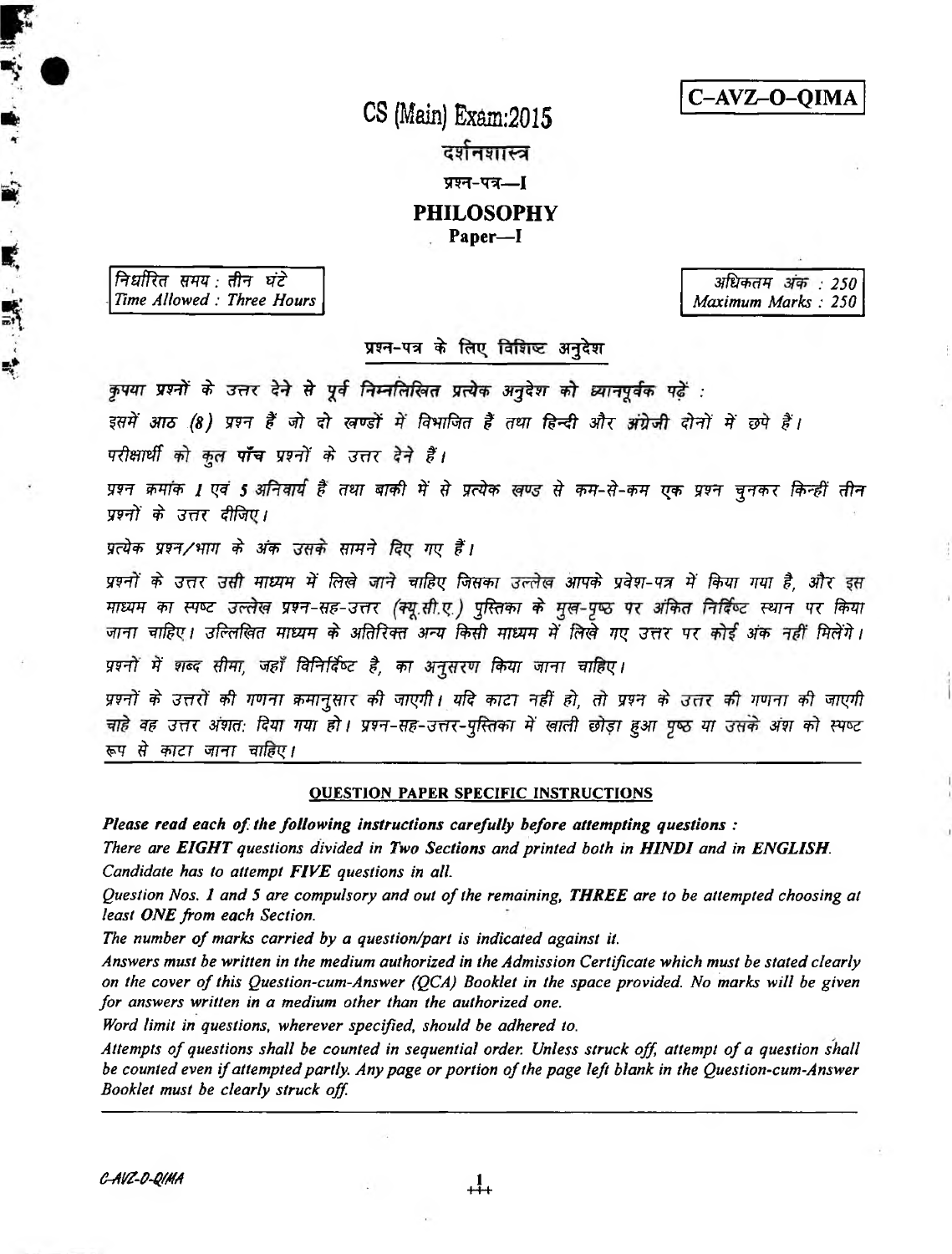# खण्ड—अ

"我们没有"

一直 "我说了。你的 "你

 $\bar{t}$ 

 $\sim$ 

# SECTION-A

|         | Q. 1 निम्नलिखित में से प्रत्येक का लगभग 150 शब्दों में लघु उत्तर दीजिए :—                                           |                 |
|---------|---------------------------------------------------------------------------------------------------------------------|-----------------|
|         | $10\times 5 = 50$<br>Write short answers to the following in about $150$ words each :-                              |                 |
|         | Q. 1(a) अरस्तु का 'वास्तविकता' और 'संभाव्यता' के बीच विभेद।                                                         |                 |
|         | Aristotle's distinction between 'actually' and 'potentiality'.                                                      | 10              |
|         | Q. 1(b) दृश्यते इति वर्तते ।                                                                                        |                 |
|         | esse est percipi.                                                                                                   | 10              |
|         | Q. 1(c) हुसरेल की 'कोष्ठीकरण' की अवधारणा।                                                                           |                 |
|         | Husserl's notion of 'bracketing'.                                                                                   | 10              |
|         | Q. 1(d) स्ट्रासन का 'एम' और 'पी' विधेयों के बीच विभेद।                                                              |                 |
|         | Strawson's distinction between 'M' and 'P' predicates.                                                              | 10              |
|         | Q. 1(e) जी. ई. मूअर का आदर्शवाद का खण्डन।                                                                           |                 |
|         | G.E. Moore's refutation of idealism.                                                                                | 10 <sup>°</sup> |
| Q. 2(a) | काण्ट द्वारा प्रवर्गों के विभाजन की व्याख्या कीजिए।                                                                 |                 |
|         | Explain Kant's division of categories.                                                                              | 20              |
|         | Q. 2(b)  चर्चा कीजिए कि हाईडेगर किस कारण अपनी तत्त्वमीमांसा में  डासाइन  की  संकल्पना  को  प्रवर्तित  करते<br>हैं ? |                 |
|         | Discuss why Heidegger introduces the concept of Dasein in his metaphysics.                                          | 15              |
| Q. 2(c) | यह दर्शाने के लिए कि विश्लेषणात्मकता, पर्यायत्व नहीं है, क्वाईन द्वारा दिए गए तर्कों की व्याल्या कीजिए।             |                 |
|         | Elucidate Quine's arguments to show that analyticity is not synonymity.                                             | 15              |
|         | Q. 3(a) भाषा खेलों और जीवन रूपों के बीच संबंध पर प्रकाश डालिए।                                                      |                 |
|         | Bring out the relationship between language games and forms of life.                                                | 20              |
|         | Q. 3(b) लाइब्निट्ज द्वारा प्रतिपादित 'अभेदों का तादात्म्य' सिद्धांत की व्याख्या कीजिए।                              |                 |
|         | Explain Leibnitz's principle of 'identity of indiscernibles'.                                                       | 15              |
|         | Q. 3(c) 'अपूर्ण प्रतीकों' से आप क्या समझते हैं ? रसेल के अर्थ सिद्धांत में उनकी क्या भूमिका है ? चर्चा<br>कीजिए।    |                 |
|         | What do we understand by incomplete symbols ? What role do they play in Russell's                                   |                 |
|         | theory of meaning ? Discuss.                                                                                        | 15              |

C-AVZ-O-QIMA

 $\rightarrow$   $\sim$   $\rightarrow$   $\sim$ 

 $+2$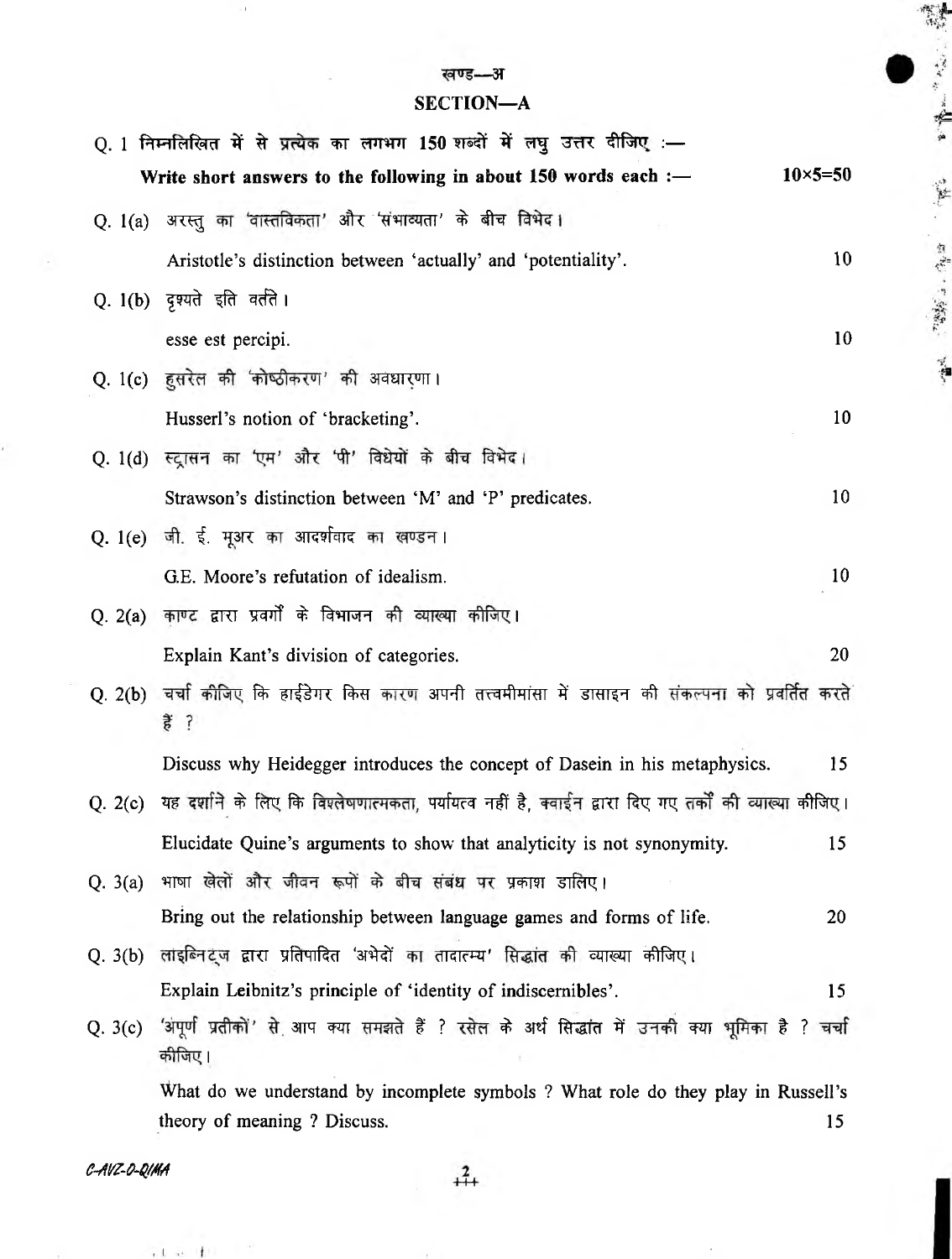Q. 4(a) प्लेटो के आकृति-सिद्धांत की व्याख्या कीजिए। क्या इस सिद्धांत से किसी प्रकार का तत्त्ववाद निगमित होता है ? विवेचन कीजिए।

Explain Plato's theory of forms. Does it entail a kind of essentialism ? Discuss. 20

Q. 4(b) क्या देर्कात के 'चिंतये अतो अस्मि' सिद्धांत से यह निगमित किया जा सकता है कि वे एक तत्त्ववादी हैं ? विवेचन कीजिए।

Does Descartes Cogito principle entail that he is an essentialist ? Discuss. 15

Q. 4(c) मानव के संदर्भ में अस्तित्व और तत्त्व के बीच संबंध पर प्रकाश डालिए। स्पष्ट कीजिए कि सार्त्र के अनुसार, इस संबंध से मनुष्यों के लिए किस प्रकार की समस्याएं उत्पन्न होती हैं ? Bring out the relationship between existence and essence in the case of human being. Explain the issues it gives rise to for human beings according to Sartre. 15

#### खण्ड—ब

### **SECTION—B**

|           | Q. 5 निम्नलिखित में प्रत्येक का लगभग 150 शब्दों में संक्षिप्त उत्तर दीजिए :—                                        |                    |
|-----------|---------------------------------------------------------------------------------------------------------------------|--------------------|
|           | Write short answers to the following in about $150$ words each :-                                                   | $10 \times 5 = 50$ |
| Q. 5(a)   | पंचविधाभेद                                                                                                          |                    |
|           | Pancavidhabheda                                                                                                     | 10                 |
|           | Q. 5(b) जैन-दर्शन में द्रव्य की अवधारणा                                                                             |                    |
|           | Jain concept of Dravya                                                                                              | 10                 |
| Q. $5(c)$ | आलयविज्ञान                                                                                                          |                    |
|           | Alayavijñāna                                                                                                        | 10                 |
| Q. 5(d)   | सतकार्यवाद                                                                                                          |                    |
|           | Satkaryavada                                                                                                        | 10                 |
|           | Q. 5(e) श्री अरविंद का पूर्ण योग।                                                                                   |                    |
|           | Sri Aurobindo's Integral Yoga.                                                                                      | 10                 |
| Q. 6(a)   | 'प्रमाण्यवाद' पर न्याय-मीमांसा दर्शनों में वादविवाद की व्याख्या कीजिए।                                              |                    |
|           | Elaborate Nyaya-Mimamsa debate on <i>Prāmānyavāda</i> .                                                             | 20                 |
|           | Q. 6(b) "हमारा ज्ञान केवल गुणों तक सीमित है।'' इस कथन का वैशेषिकों-बौद्धों के विवाद के प्रकाश में<br>परीक्षण कीजिए। |                    |
|           | 'Our knowledge is confined to gunas alone'. Examine this statement in the light of                                  |                    |
|           | Vaisesika and Buddhist controversy.                                                                                 | 15                 |